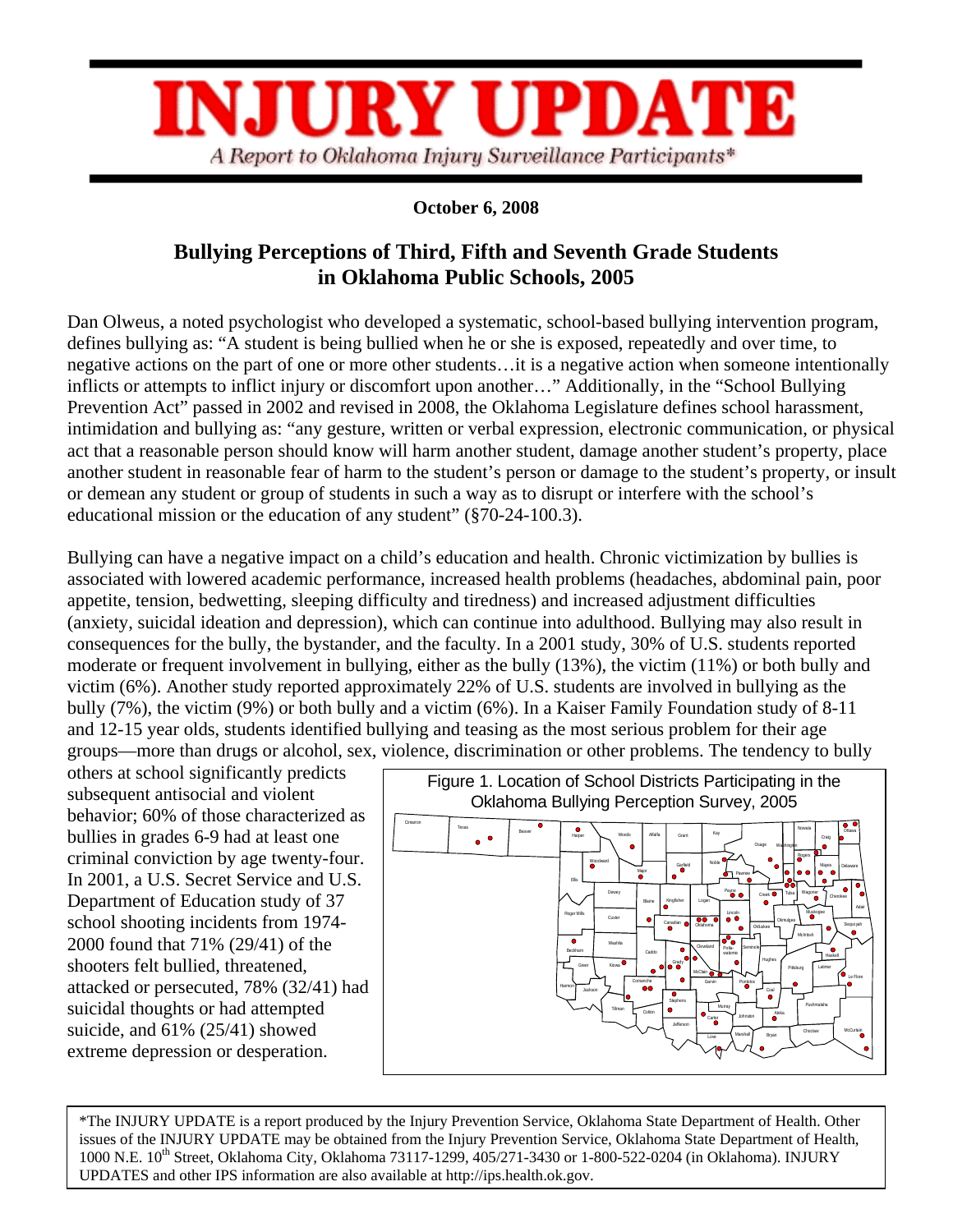In the spring of 2005, a study was conducted by the Oklahoma State Department of Health to determine 1) the perceptions of Oklahoma students about the seriousness of bullying, 2) student involvement in bullying (as a victim or perpetrator), 3) responses to being bullied or witnessing the bullying of others, and 4) actions that students wanted adults to take to make the situation better. Eighty-five (16%) of 540 public school districts participated from forty-five counties across the state (Figure 1). A total of 7,848 students in third  $(n=2,651)$ , fifth  $(n=2,731)$ , and seventh  $(n=2,466)$  grades completed a survey.



## Of the 7,848 students surveyed, 33% reported

occasional, often or daily involvement in bullying, as a bully (12%), victim (14%), or both (7%). When categorizing by type of bullying, 14% reported being physically bullied (pushed, hit, had things taken away) often or daily and 23% reported being socially bullied (name-calling, put downs, hurtful teasing, or purposively being left out of a group) often or daily. When the fifth and seventh graders were asked about sexual bullying, 8% reported experiencing frequent or daily bullying by words, touches or gestures of a sexual nature.

Students reported the frequency of bullying at their school as never (6%), not very often (40%), weekly (22%) or daily (32%). Sixty-nine percent of seventh graders, 54% of fifth graders, and 40% of third graders reported that bullying occurred weekly or daily at their schools (Figure 2). Children reported the most frequent places for bullying to occur was on the playground (70%), the bus (42%), halls (36%) bathrooms (28%), classrooms (23%), and cafeteria (23%).

Overall, 90% of the children stated that bullying others was hurtful to people sometimes (33%) or very hurtful (58%). One in five students worried often or daily about being bullied. Children who were bullied more frequently worried more about bullying than children who were not bullied.

When witnessing bullying, only 34% of students said they helped the student being bullied, 22% of students reported telling an adult at school and 9% reported telling a parent. Among students who had ever been bullied, 48% told an adult at school and 41% told a parent. Seventh graders reported bullying to a parent or adult less frequently than third or fifth graders (Table 1).

When asked what adults could do to make students feel safer at school, nearly two-thirds of children who were frequently bullied and half of children who had not been bullied wanted better adult supervision. Frequently bullied children also wanted teachers to take action by making rules, enforcing them, and teaching lessons about how to get along better.

| Action when bullied                                              | $3rd$ Graders | $5th$ Graders | $7th$ Graders | Total      |
|------------------------------------------------------------------|---------------|---------------|---------------|------------|
| Tell an adult at school                                          | 1420 (67%)    | 932 (49%)     | 282 (20%)     | 2634 (48%) |
| Tell a parent                                                    | 960 (46%)     | 865 (45%)     | 386 (27%)     | 2211 (41%) |
| Total*                                                           | 2105          | 1912          | 1421          | 5438       |
| *Includes students who self-reported they had ever been bullied. |               |               |               |            |

Table 1. Students' Self-Reported Actions When Bullied by Grade, Oklahoma Bullying Study, 2005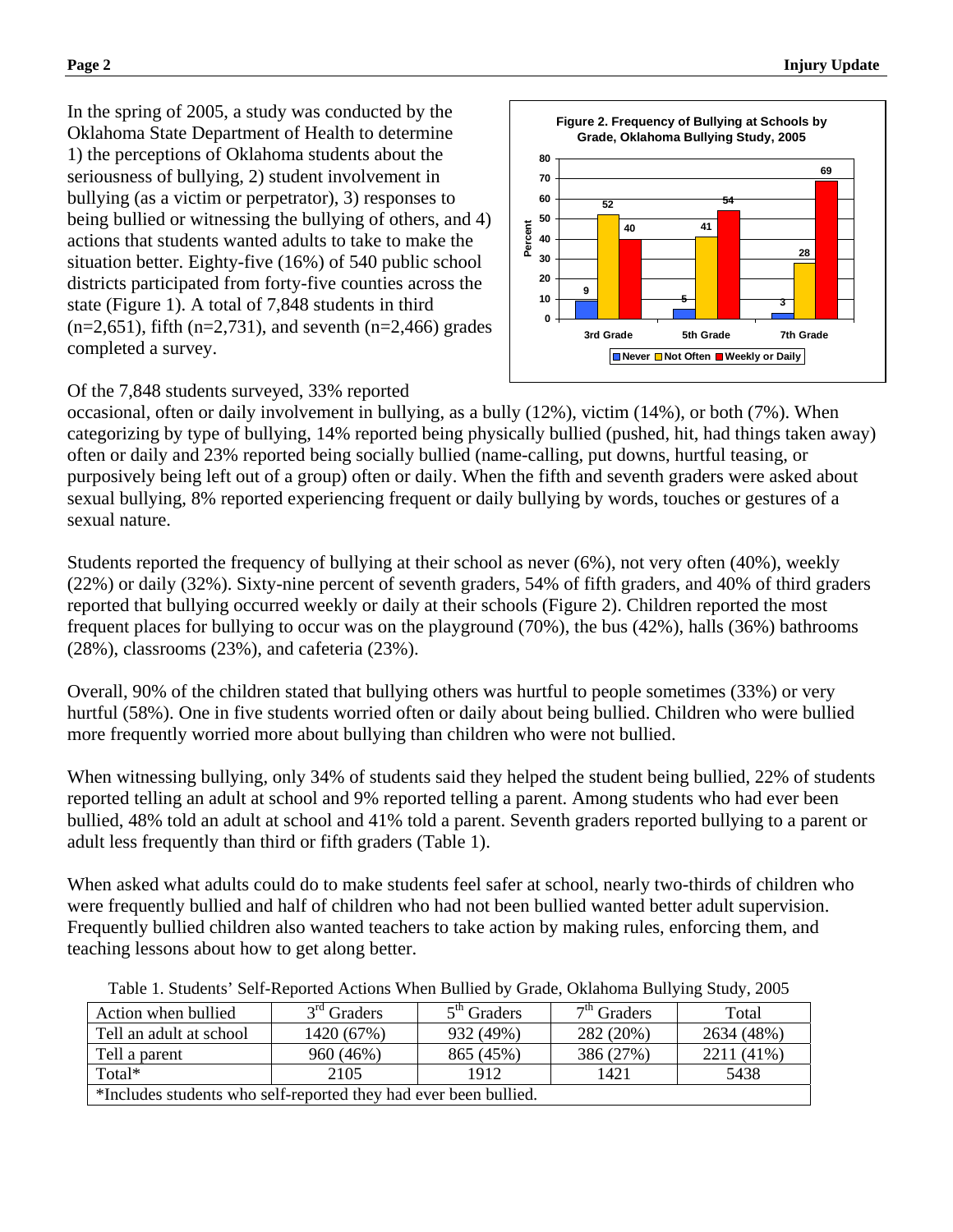## **CASE BRIEFS**

*Comments from Oklahoma students who were bullied:* 

- "Teachers need to care more. I had a girl call me a snitch right in front of the whole class and she didn't do anything except say 'that's mean' and made her apologize in front of the whole class. The whole class laughed at me 'cause I started crying."
- "It's getting out of control. Whether it's prejudice remarks, most remarks or anything. Bigotry is horrible, too. I can't stand it. It hurts…"
- "I got bullied all last week. Whatever you're doing about this, it isn't working."
- "It happens a lot more than adults think. They better get it under control, because people are beginning to take their own actions. Especially me."
- "If this bullying continues someone might commit suicide."
- "They are mean to us. They make me want to kill them."

## **PREVENTION**

Certification standards for Oklahoma schools require schools to provide a climate conducive to learning *(Oklahoma Standards for Accreditation of Elementary, Middle Level, Secondary, and Career and Technology Schools*; 210:35-3-69). Further, the Oklahoma Bullying Prevention Act requires each school to have a bullying prevention policy addressing prevention education, and a procedure for investigating incidents (§70-24-100.4). The Act requires each school to establish a Safe School Committee to make recommendations to the principal regarding unsafe conditions, bullying, school violence and professional development needs of faculty and staff (§70-24-100.5). Research emphasizes that parents and teachers are rarely aware of the extent and impact of bullying at school. Bullying can be reduced in schools through coordinated adult efforts with schools, parents and the community.

The following strategies are considered best practices for bullying prevention by the U.S. Department of Health and Human Services, Health Resources and Services Administration, and are available at: www.stopbullyingnow.hrsa.gov/index.asp.

## **Bullying Prevention Best Practices:**

- **1) Focus on the social environment (school climate) of the school.** It is important to change the social climate at school and the norms pertaining to bullying so that bullying is seen as "uncool" and helping someone is viewed as "cool." Through education, it becomes the norm for students, parents, administrators, faculty and all non-teaching staff to notice and act when a student is bullied or left out.
- **2) Assess the extent of bullying at your school.** Adults are not always very good at estimating the nature, extent and impact of bullying. An anonymous questionnaire of students about bullying should be administered to more accurately assess the frequency of bullying.
- **3) Obtain parent and staff support for bullying prevention.** Bullying prevention cannot be the sole responsibility of any single individual at a school. To be effective, bullying prevention requires buy-in from principals, the majority of the staff, and from parents.
- **4) Form a group to coordinate the school's bullying prevention activities.** Efforts work best if coordinated by a representative group from the school. The team should include teachers, staff, an administrator, counselor, parent, and community member. The group should meet regularly to study data from the student survey; plan bullying prevention rules, policies, and activities; motivate staff, students, and parents; and ensure that efforts continue over time.
- **5) Train school staff in bullying prevention.** All administrators, teaching staff and non-teaching staff should be trained in bullying and its effects, how to respond to bullying, and how to work with others at the school to help prevent bullying.